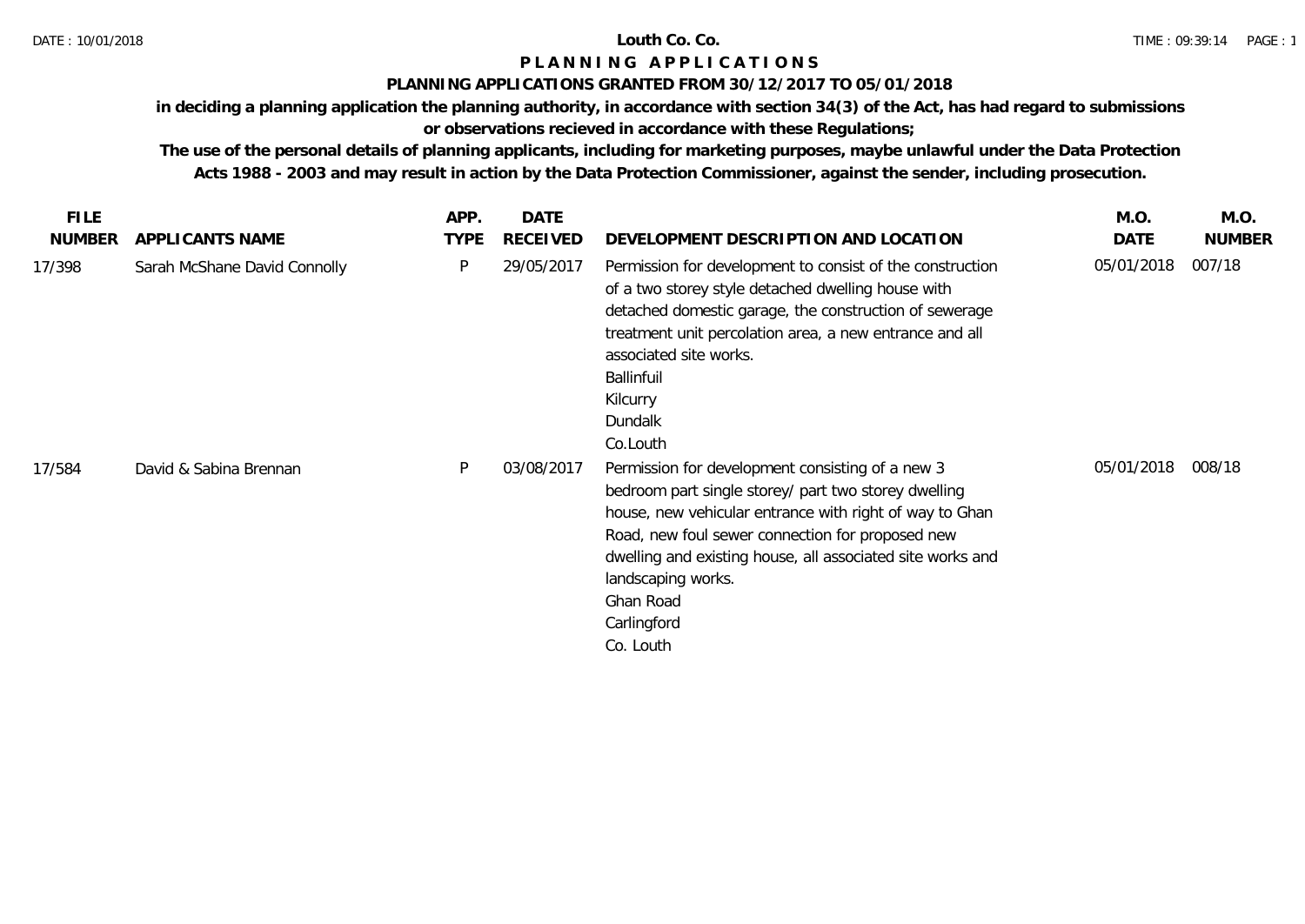### DATE : 10/01/2018 **Louth Co. Co.**

# **P L A N N I N G A P P L I C A T I O N S**

## **PLANNING APPLICATIONS GRANTED FROM 30/12/2017 TO 05/01/2018**

**in deciding a planning application the planning authority, in accordance with section 34(3) of the Act, has had regard to submissions or observations recieved in accordance with these Regulations;**

**The use of the personal details of planning applicants, including for marketing purposes, maybe unlawful under the Data Protection Acts 1988 - 2003 and may result in action by the Data Protection Commissioner, against the sender, including prosecution.**

| <b>FILE</b> |                          | APP.         | <b>DATE</b>     |                                                                                                                                                                                                                                                                                                                                                                                                                                                                                                                                                                                                                                                                                                                                                                                                                                                                                                                       | M.O.        | M.O.          |
|-------------|--------------------------|--------------|-----------------|-----------------------------------------------------------------------------------------------------------------------------------------------------------------------------------------------------------------------------------------------------------------------------------------------------------------------------------------------------------------------------------------------------------------------------------------------------------------------------------------------------------------------------------------------------------------------------------------------------------------------------------------------------------------------------------------------------------------------------------------------------------------------------------------------------------------------------------------------------------------------------------------------------------------------|-------------|---------------|
| NUMBER      | APPLICANTS NAME          | <b>TYPE</b>  | <b>RECEIVED</b> | DEVELOPMENT DESCRIPTION AND LOCATION                                                                                                                                                                                                                                                                                                                                                                                                                                                                                                                                                                                                                                                                                                                                                                                                                                                                                  | <b>DATE</b> | <b>NUMBER</b> |
| 17/607      | Michael & Martina Dillon | $\mathsf{P}$ | 10/08/2017      | Permission for development that will consist of:- The<br>demolition of (a) an existing two storey building<br>comprising of retail unit at ground floor level and living<br>accommodation over same and (b) adjoining single<br>storey derelict dwelling house and outbuildings. And the<br>use thereafter of the site for:- A 4 storey building<br>(12.63m high) comprising of a retail unit with ancillary<br>office and store at ground floor level and 3 no. 2<br>bedroom apartments with roof top gardens over, located<br>to the Northern end of the site. 2 no.1 bedroom single<br>storey apartments contained in one block, located to the<br>Southern end of the site. Bin storage area, car parking<br>and associated site development works. **<br>SIGNIFICANT FURTHER INFORMATION RECEIVED ON<br>THE 7/12/2017 WHICH PROVIDES FOR A THREE<br>STOREY PROPOSAL*<br>64-66 Point Road<br>Dundalk<br>Co. Louth | 05/01/2018  | 010/18        |
| 17/724      | Sheila and Seamus Fegan  | $\mathsf{P}$ | 27/09/2017      | Permission for demolition of existing store and<br>construction of an extension to St Anthony's comprising:-<br>single bedroom extension at basement level with two one<br>bedroom residential units over on two storeys.<br>St Anthony's<br><b>Trinity Street</b><br>Drogheda<br>Co. Louth                                                                                                                                                                                                                                                                                                                                                                                                                                                                                                                                                                                                                           | 05/01/2018  | 009/18        |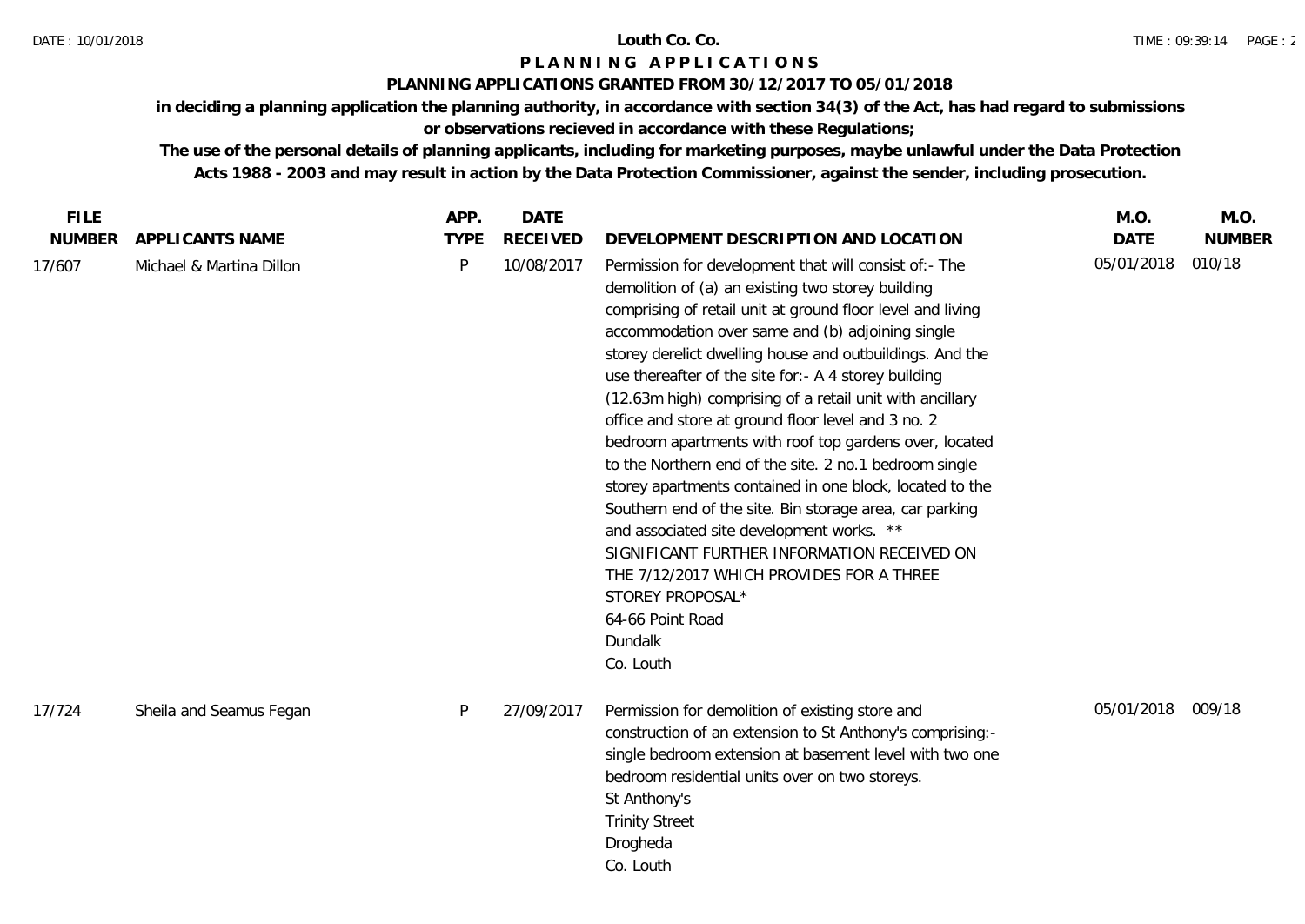## **P L A N N I N G A P P L I C A T I O N S**

## **PLANNING APPLICATIONS GRANTED FROM 30/12/2017 TO 05/01/2018**

**in deciding a planning application the planning authority, in accordance with section 34(3) of the Act, has had regard to submissions or observations recieved in accordance with these Regulations;**

**The use of the personal details of planning applicants, including for marketing purposes, maybe unlawful under the Data Protection Acts 1988 - 2003 and may result in action by the Data Protection Commissioner, against the sender, including prosecution.**

| <b>FILE</b>             |                                  | APP.             | <b>DATE</b>                   |                                                                                                                                                                                                                                                                                                                                                                                                                                                                                                                                                                                                                                                                                                                                                                                                                                                                                                                                                                                                                                                                                                                                                                                                                                                                                                                                                    | M.O.               | M.O.                    |
|-------------------------|----------------------------------|------------------|-------------------------------|----------------------------------------------------------------------------------------------------------------------------------------------------------------------------------------------------------------------------------------------------------------------------------------------------------------------------------------------------------------------------------------------------------------------------------------------------------------------------------------------------------------------------------------------------------------------------------------------------------------------------------------------------------------------------------------------------------------------------------------------------------------------------------------------------------------------------------------------------------------------------------------------------------------------------------------------------------------------------------------------------------------------------------------------------------------------------------------------------------------------------------------------------------------------------------------------------------------------------------------------------------------------------------------------------------------------------------------------------|--------------------|-------------------------|
| <b>NUMBER</b><br>17/823 | APPLICANTS NAME<br>Mayoralty Ltd | <b>TYPE</b><br>R | <b>RECEIVED</b><br>06/11/2017 | DEVELOPMENT DESCRIPTION AND LOCATION<br>Permission and Retention Permission for a development<br>which is a partially protected structure ref no. DB-008<br>(NIAH ref. no 13622023) and located within an ACA (ref<br>no. 10- North Quay). The development will consist of the<br>following: 1. Retention of finishes and window treatment<br>to front elevation 2. Retention of front wall to rear<br>building off the courtyard 3. Retention of roof types to<br>rear buildings 4. Change of use for entire building to bar,<br>lounge & restaurant venue 5. Internal alterations to<br>existing buildings 6. Existing roof to front building to be<br>replaced with new roof structure and roof finish &<br>associated work 7. Alterations to rear elevation of front<br>building including the reinstating of existing blocked up<br>windows 8. Alterations to elevations of rear buildings 9.<br>Widening of two single doors to front elevation 10.<br>Replacing existing gates in archway to front elevation 11.<br>New signage to front elevation 12. New seating area to<br>front of existing building 13. 3 no. suspended flag poles<br>to front elevation 14. New hard landscaping to front<br>forecourt and courtyard 15. All associated site works.<br><b>Mayoralty Street</b><br>Drogheda<br>Co. Louth<br>(former Brannigan Weavers) | DATE<br>05/01/2018 | <b>NUMBER</b><br>004/18 |